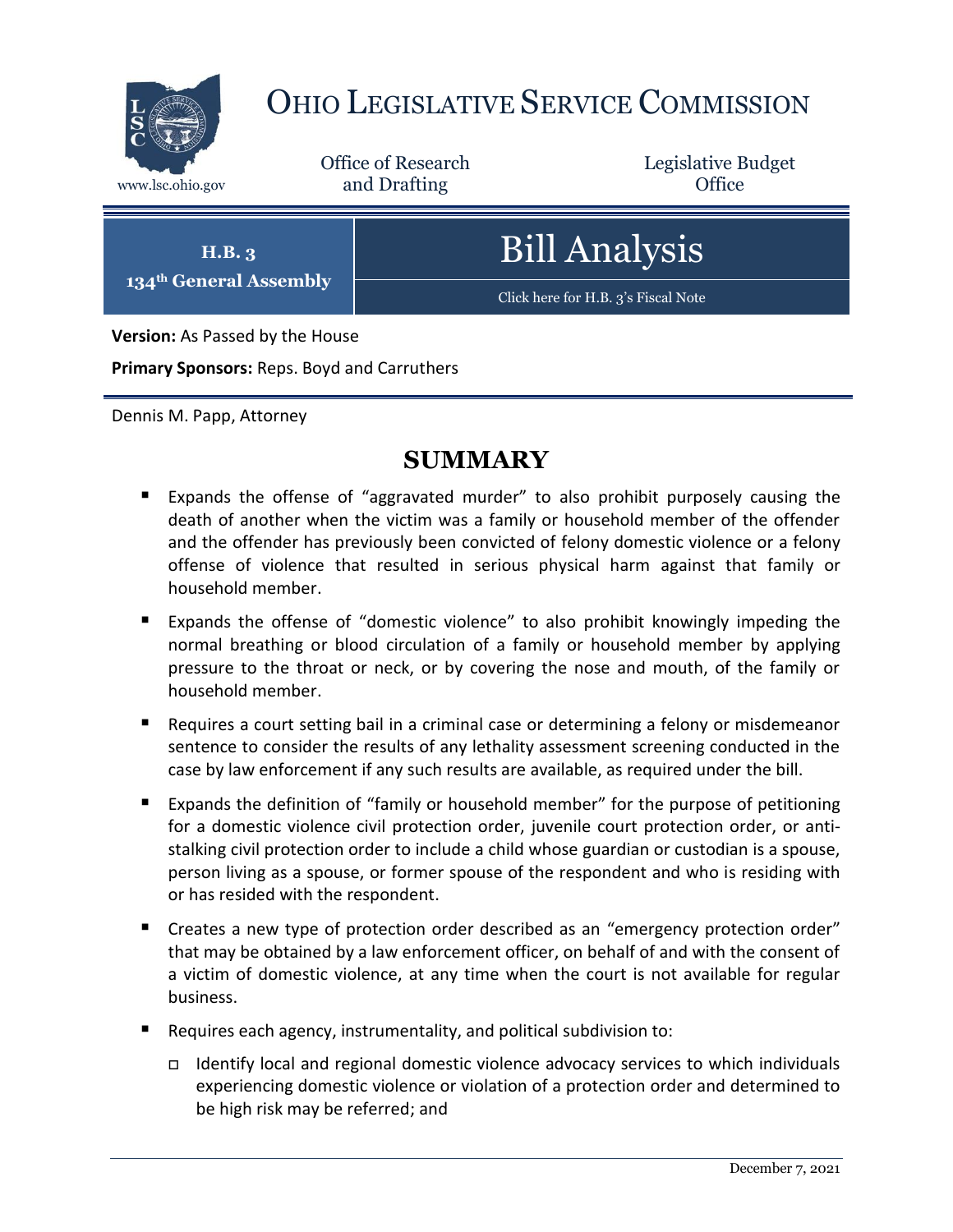- □ Adopt written policies and procedures for the peace officers to follow in screening alleged incidents of domestic violence and alleged incidents of violating a protection order for referral to local or regional domestic violence advocacy services.
- Expands the types of domestic violence-related training that must be included in peace officer biennial professional training.
- Requires the Attorney General to adopt rules to require that peace officer basic training include training on evidence-based lethality assessment screening tools.
- Expands existing civil immunity related to domestic violence arrests and seizures by "peace officers described in R.C 2935.03(A)" so that it also applies to create immunity related to civil actions against a state officer or employee under the Court of Claims Law.Creates the Domestic Violence Prosecution Study Committee.
- Encourages prosecuting attorneys, in domestic violence-related cases, to consider the totality of the circumstances, review all evidence in the case, and resist seeking voluntary dismissal or no contest based solely on the victim's wishes, unless justice demands otherwise.
- Regarding law enforcement authority of the Superintendent and Troopers of the Ohio State Highway Patrol:
	- Enacts a provision in R.C. 2935.03(A) that specifies that the Superintendent and Troopers are to arrest and detain, until a warrant can be obtained, a person found violating state law within the limits of the Superintendent's or Trooper's territorial jurisdiction;
	- $\Box$  By locating the provision described in the preceding paragraph in R.C. 2935.03(A), it appears that the immunity provision described in the third preceding dot point will apply to the Superintendent and Troopers in the specified circumstances.
- Requests the Supreme Court to review the Ohio Evidence Rules to consider how the Rules may better aid victims of domestic violence without diminishing the fundamental fairness to alleged perpetrators of domestic violence.
- Changes several references to "peace officers described in R.C. 2935.03(B)(1)" to the broader reference to "peace officers described in R.C. 2935.03(A)."
- Names the bill "Aisha's Law."
- Makes an appropriation.

# **TABLE OF CONTENTS**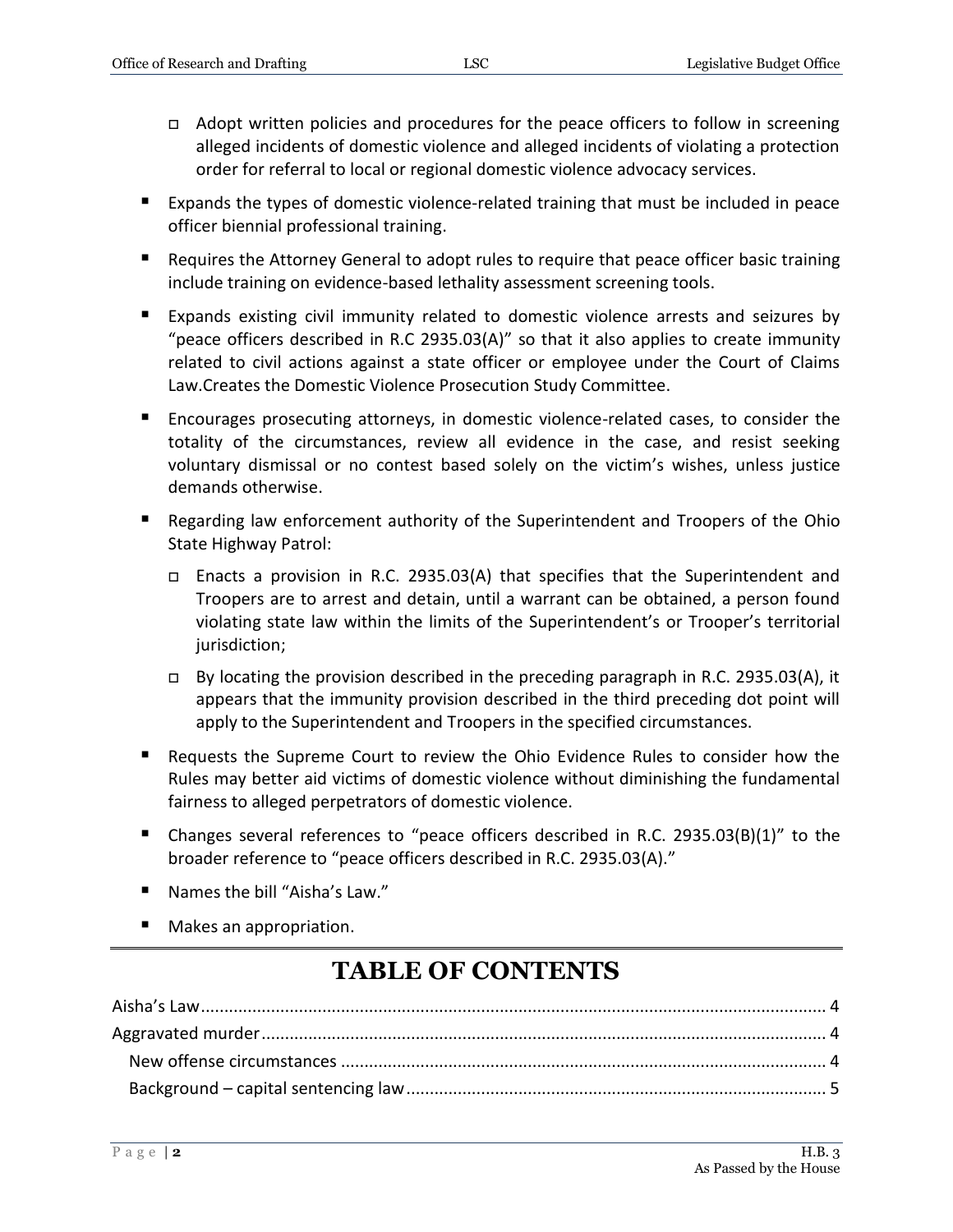| Juvenile court protection orders and civil anti-stalking and sexually oriented offense-related |
|------------------------------------------------------------------------------------------------|
|                                                                                                |
|                                                                                                |
|                                                                                                |
|                                                                                                |
|                                                                                                |
|                                                                                                |
|                                                                                                |
|                                                                                                |
|                                                                                                |
|                                                                                                |
|                                                                                                |
|                                                                                                |
|                                                                                                |
|                                                                                                |
|                                                                                                |
|                                                                                                |
|                                                                                                |
|                                                                                                |
|                                                                                                |
| Timing                                                                                         |
|                                                                                                |
|                                                                                                |
|                                                                                                |
|                                                                                                |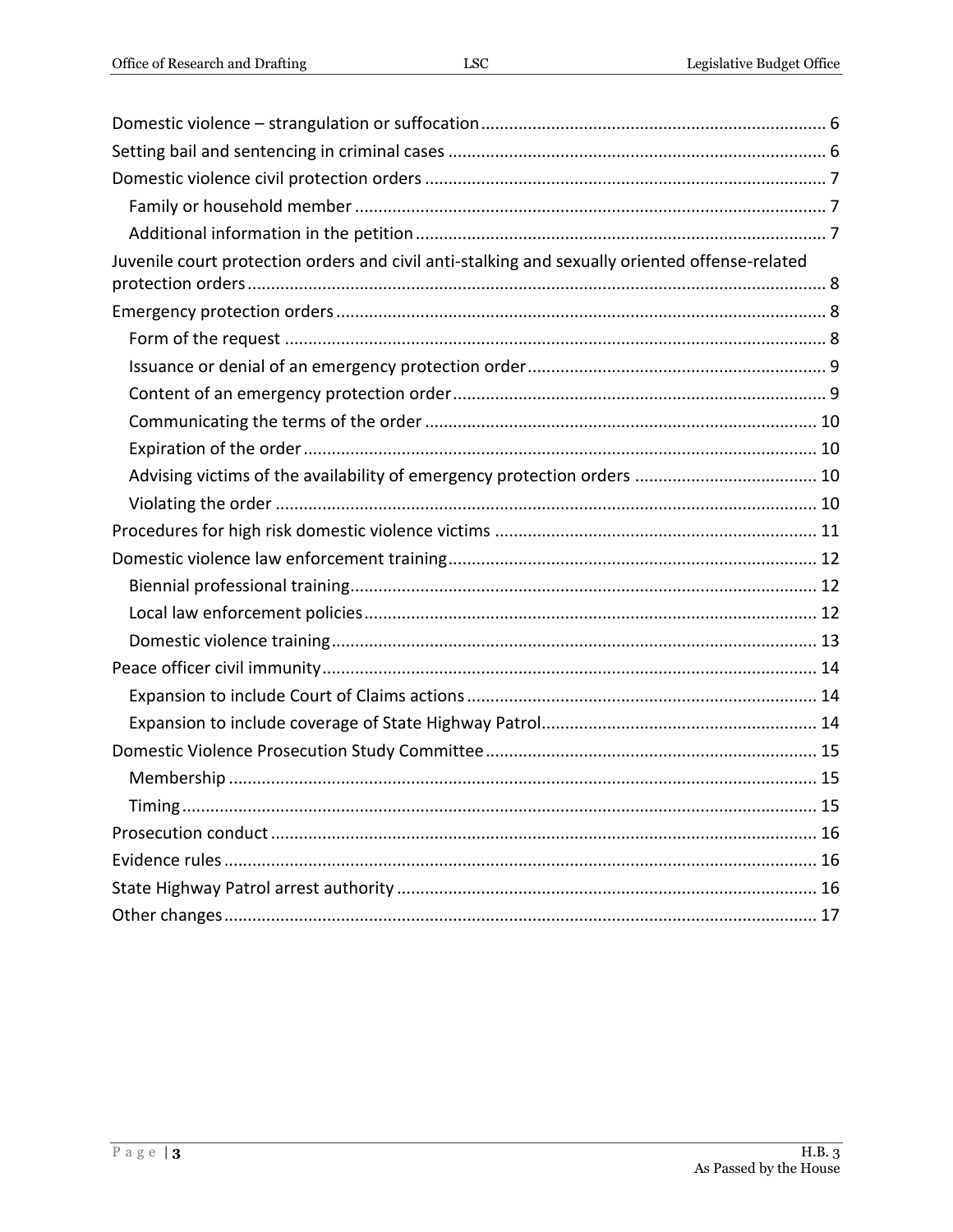# **DETAILED ANALYSIS**

# <span id="page-3-0"></span>**Aisha's Law**

The bill is entitled "Aisha's Law." 1

#### <span id="page-3-1"></span>**Aggravated murder**

#### <span id="page-3-2"></span>**New offense circumstances**

The bill expands the offense of "aggravated murder" to also prohibit, in addition to the currently prohibited conduct, purposely causing the death of another under certain domestic violence-related circumstances. Under the bill's new prohibition, a person commits aggravated murder if the person purposely causes the death of another when the victim was a family or household member of the offender, and the offender has previously been convicted of domestic violence when the offense was a felony and resulted in serious physical harm or a felony offense of violence against the victim resulting in serious physical harm. Under existing law, unchanged by the bill, aggravated murder is punishable by a sentence of death or life imprisonment, determined under special sentencing provisions described below in "**Background – capital sentencing law**." <sup>2</sup> The bill does not change any of the current prohibitions under the offense of aggravated murder.

For purposes of the expanded aggravated murder offense:<sup>3</sup>

- **"** "Family or household member" means:
	- $\Box$  Any of the following who is residing with or has resided with the offender:
		- A spouse, person living as a spouse, or former spouse of the offender;<sup>4</sup>
		- $\div$  A parent, foster parent, or child of the respondent, or another person related by consanguinity or affinity to the offender;
		- $\div$  A parent or a child of a spouse, person living as a spouse, or former spouse of the offender, or another person related by consanguinity or affinity to a spouse, person living as a spouse, or former spouse of the offender;
		- A child whose guardian or custodian is a spouse, person living as a spouse, or former spouse of the offender.
	- $\Box$  The natural parent of any child of whom the respondent is the other natural parent or is the putative other natural parent.

 $<sup>1</sup>$  Section 5.</sup>

 $2$  R.C. 2903.01(G).

 $3$  R.C. 2903.01(I)(5), (6), and (7), by reference to R.C. 3109.51, not in the bill and 3113.31.

<sup>&</sup>lt;sup>4</sup> References to "respondent" in the definition result from the definition's location within another statute and should probably be to "defendant" to reflect the criminal nature of the proceedings.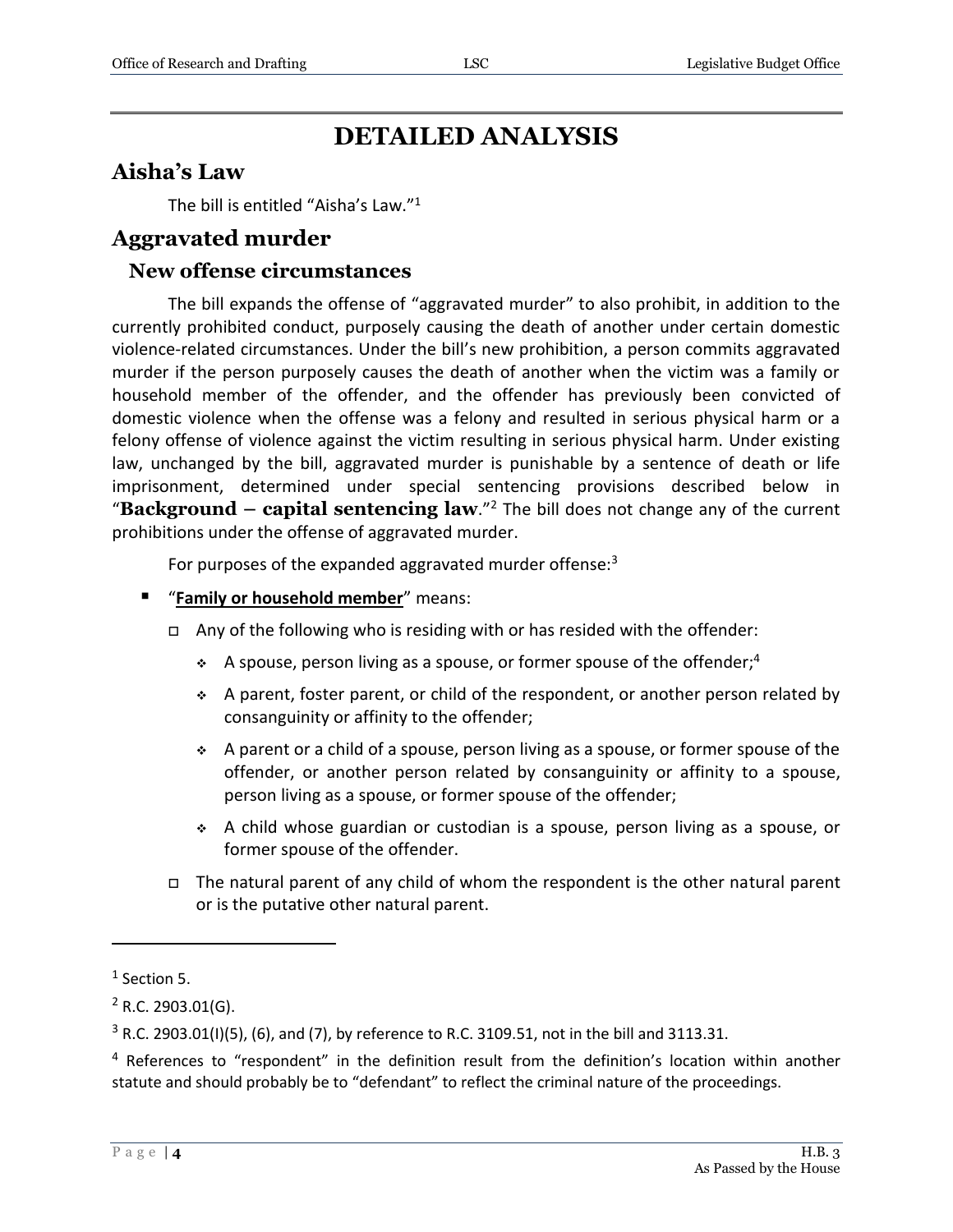- "**Person living as a spouse**" means a person who is living or has lived with the offender in a common law relationship, who otherwise is cohabiting with the offender, or who otherwise has cohabited with the offender within five years prior to the date of the alleged occurrence of the act in question;
- A "**child**" is a person under 18 years old;
- A "**custodian**" is an individual with legal custody of a child; and
- A "**guardian**" is an individual granted authority by a probate court to exercise parental rights over a child to the extent provided in the court's order and subject to the residual parental rights, privileges, and responsibilities of the child's parents.

#### <span id="page-4-0"></span>**Background – capital sentencing law**

Under existing law, unchanged by the bill, the only situations in which a person may face a sentence of death are when the person is convicted of the offense of "aggravated murder," or the offense of "terrorism" when the most serious offense comprising the terrorism is aggravated murder, and of a specification of an "aggravating circumstance."<sup>5</sup> If a person is convicted of the offense but no aggravating circumstance specification, the court must sentence the person to life imprisonment with parole eligibility after serving 20 years of imprisonment or a special type of sentence of life imprisonment under the Sexually Violent Predator Law.<sup>6</sup> If a person is convicted of the offense and one or more aggravating circumstance specifications, the trial jury and trial judge or, if the person was not tried by a jury, the three-judge panel that tried the case conducts a sentencing hearing to determine the sentence to impose on the person. If the person was tried by a jury, the person may be sentenced to death only if the trial jury determines at the hearing in accordance with specified procedures that the aggravating circumstances the person was convicted of committing outweigh all mitigating factors in the case and recommends a sentence of death and the trial judge makes the same determination at a separate hearing. If the trial jury does not make that determination and recommend a sentence of death, the trial judge may not impose a sentence of death. If the person was tried by a three-judge panel, the person may be sentenced to death only if the panel determines at the hearing in accordance with specified procedures that the aggravating circumstances the person was convicted of committing outweigh all mitigating factors in the case. If the trial jury and trial judge, or the three-judge panel, does not sentence the person to death, it must sentence the person to life imprisonment without parole, life imprisonment with parole eligibility after serving 30 full years of imprisonment, life imprisonment with parole eligibility after serving 25 full years of imprisonment, or a special type of sentence of life imprisonment under the Sexually Violent Predator Law.<sup>7</sup>

<sup>5</sup> R.C. 2929.02 and 2909.24, not in the bill.

 $6$  R.C. 2929.022(B).

 $7$  R.C. 2929.02, 2929.03, and 2929.04, not in the bill.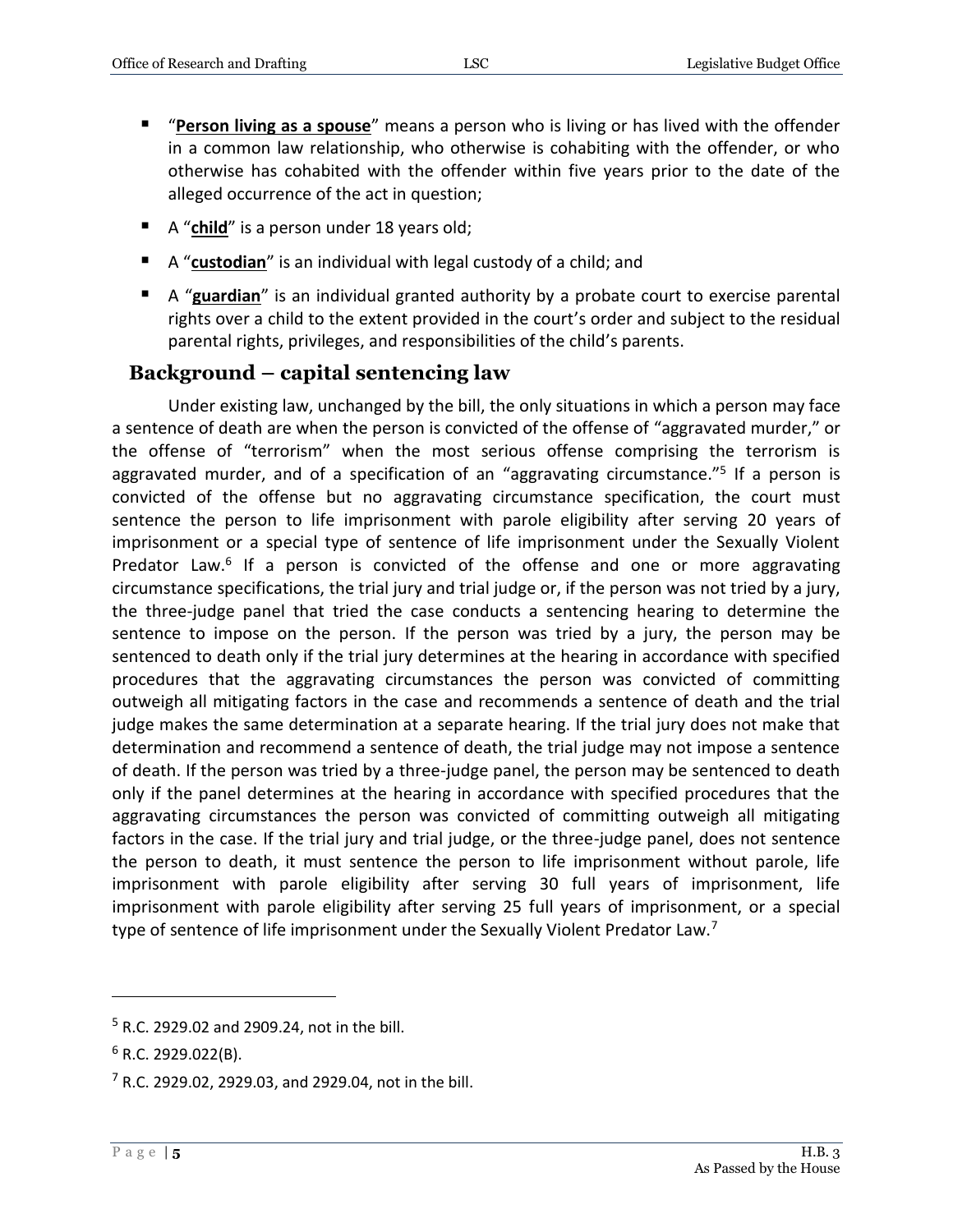#### <span id="page-5-0"></span>**Domestic violence – strangulation or suffocation**

The bill expands the offense of "domestic violence" to also prohibit, in addition to the currently prohibited conduct, knowingly impeding the normal breathing or blood circulation of a family or household member by applying pressure to the throat or neck, or by covering the nose and mouth, of the family or household member. $8$  Violation of this new domestic violence prohibition generally is a third degree felony, but becomes a second degree felony if the offender previously was convicted of the offense of domestic violence or of two or more "offenses of violence." <sup>9</sup> Existing law, unchanged by the bill, defines the term "family or household member" for purposes of the offense,<sup>10</sup> and also defines the term "offense of violence" for purposes of the Revised Code.<sup>11</sup>

It is not required in a prosecution under the bill's strangulation or suffocation prohibition to allege or prove that the family or household member who is the victim suffered physical harm or serious physical harm or visible injury or that there was an intent to kill or protractedly injure the family or household member.<sup>12</sup>

It is an affirmative defense to a charge of domestic violence under the bill's strangulation or suffocation prohibition that the act was done to the family or household member as part of a medical or other procedure undertaken to aid or benefit the victim.<sup>13</sup>

While the bill specifies that prosecution for domestic violence does not preclude a prosecution for any other offense and that conduct that may be prosecuted under domestic violence and under any other offense may be prosecuted under both of the offenses, it stipulates that if an offender is convicted of or pleads guilty to domestic violence and also is convicted of or pleads guilty to felonious assault, aggravated assault, or assault based on the same conduct involving the same victim that was the basis of the domestic violence violation, the two offenses are allied offenses of similar import, subject to merger under existing law so that the person may be sentenced for only one of the offenses.<sup>14</sup>

# <span id="page-5-1"></span>**Setting bail and sentencing in criminal cases**

Existing statutory provisions address the setting of bail in criminal cases<sup>15</sup> (other bailrelated provisions are located in Criminal Rule 46) and the procedures to be followed in

 $8$  R.C. 2919.25(D) with conforming changes in 2929.13(F)(17) and 2929.14(A).

 $9$  R.C. 2919.25(E)(6) and (7).

<sup>10</sup> R.C. 2919.25(J).

<sup>11</sup> R.C. 2901.01, not in the bill.

<sup>12</sup> R.C. 2919.25(G).

<sup>13</sup> R.C. 2919.25(H).

<sup>14</sup> R.C. 2919.25(I); see R.C. 2941.25, not in the bill.

<sup>15</sup> R.C. 2937.23.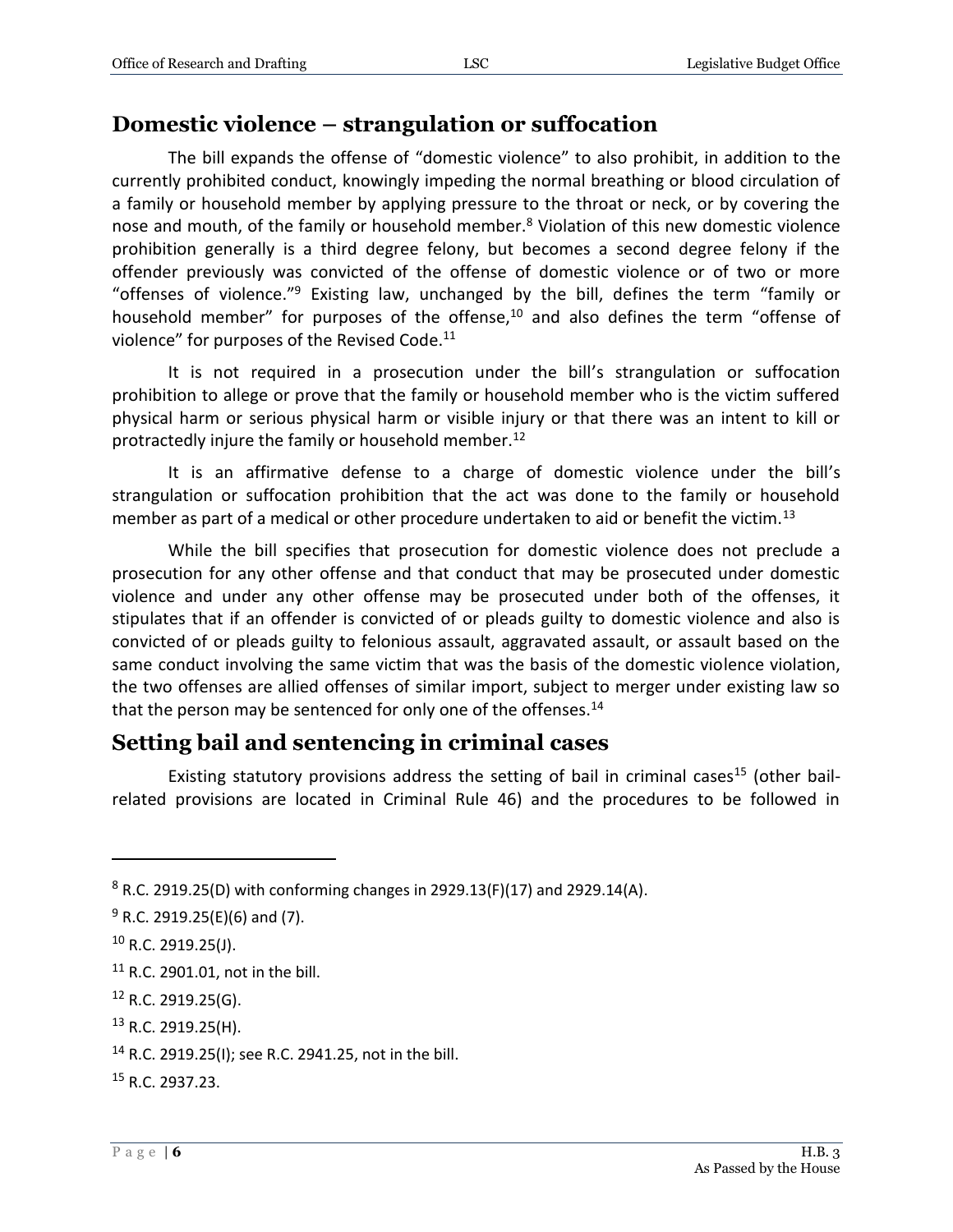sentencing a person convicted of a criminal offense.<sup>16</sup> The bill requires a court setting bail in a criminal case or determining a felony or misdemeanor sentence to consider the results of any lethality assessment screening conducted in the case by law enforcement if any such results are available, as required under "**Local law enforcement policies**," below.<sup>17</sup>

# <span id="page-6-0"></span>**Domestic violence civil protection orders**

Existing law provides a mechanism for the issuance of a civil protection order against a respondent for the protection of a person who is a family or household member of the respondent or who is a person with whom the respondent is or was in a dating relationship, and against whom the respondent engaged in "domestic violence" (a currently defined term). A person may seek relief under the mechanism on the person's own behalf, or any parent or adult household member may seek relief under the mechanism on behalf of any other family or household member.<sup>18</sup>

#### <span id="page-6-1"></span>**Family or household member**

The bill expands the definition of "family or household member" that applies under the mechanism to also include, in addition to the persons currently covered under the definition, a child whose guardian or custodian is a spouse, person living as a spouse, or former spouse of the respondent and who is residing with or has resided with the respondent. As a result, a guardian or custodian of such a child who is a parent or adult household member may petition for a domestic violence civil protection order on behalf of such a child.<sup>19</sup>

For purposes of this provision, a "child" is a person under 18 years old, a "custodian" is an individual with legal custody of a child, and a "guardian" is an individual granted authority by a probate court to exercise parental rights over a child to the extent provided in the court's order and subject to the residual parental rights, privileges, and responsibilities of the child's parents.<sup>20</sup>

#### <span id="page-6-2"></span>**Additional information in the petition**

The bill also allows the petitioner for a domestic violence civil protection order to include in the petition, in addition to the information currently required to be in the petition, an allegation that the respondent has previously engaged in domestic violence against a person to be protected or any previous conviction of or plea of guilty to domestic violence by the respondent where the victim was a person to be protected by the order. The court must consider any of that additional information that is included in the petition.<sup>21</sup>

<sup>16</sup> R.C. 2929.11 to 2929.28, not in the bill except for R.C. 2929.12 to 2929.14 and 2929.22.

<sup>&</sup>lt;sup>17</sup> R.C. 2937.23(A)(3), 2929.12(G), and 2929.22(B)(1)(h).

<sup>&</sup>lt;sup>18</sup> R.C. 3113.31.

 $19$  R.C. 3113.31(A)(3)(a)(iv).

<sup>&</sup>lt;sup>20</sup> R.C. 3113.31(A)(10) by reference to R.C. 3109.51, not in the bill.

 $21$  R.C. 3113.31(C)(2).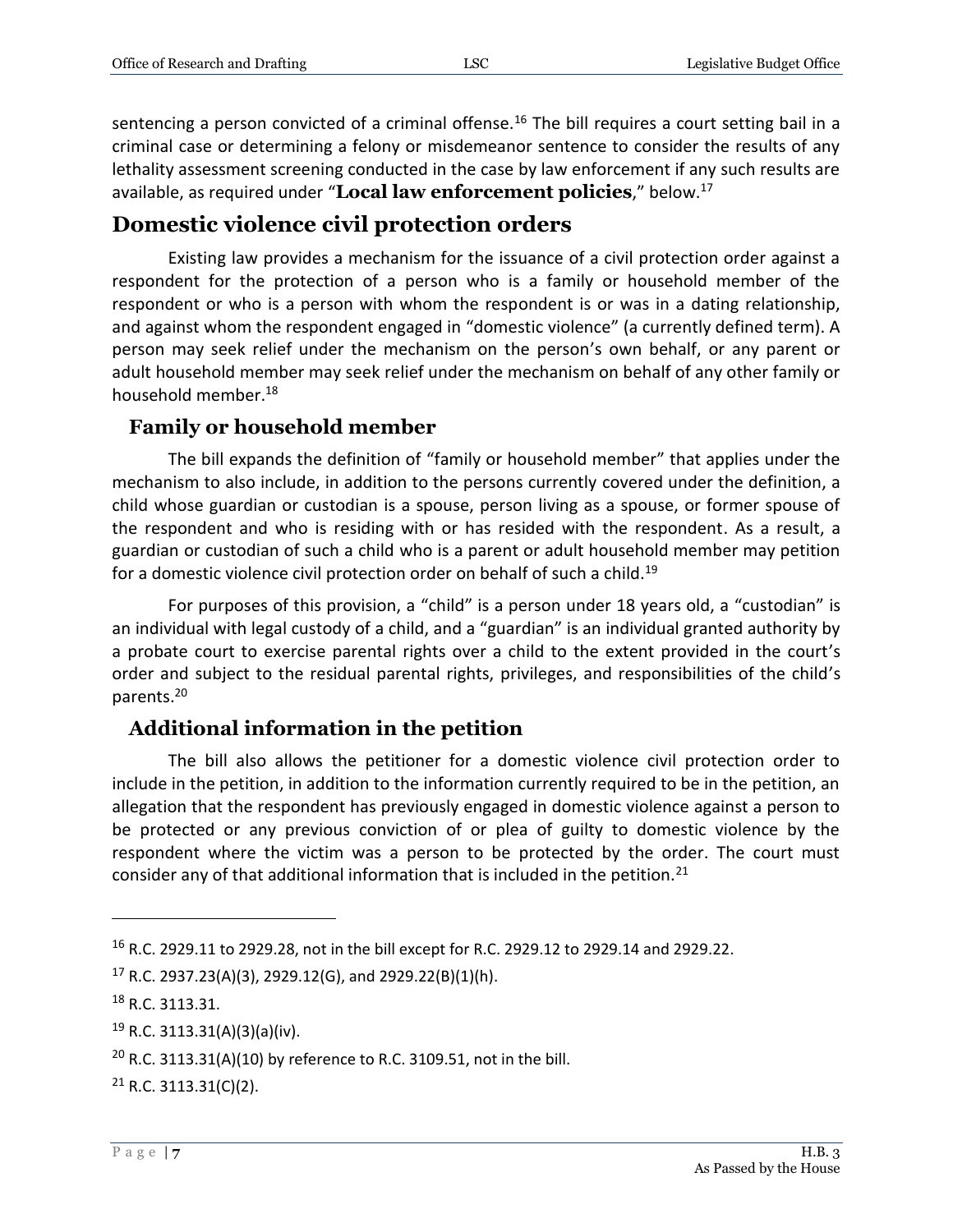# <span id="page-7-0"></span>**Juvenile court protection orders and civil anti-stalking and sexually oriented offense-related protection orders**

Existing law provides a mechanism for the issuance of a protection order by a juvenile court against a juvenile respondent who committed a specified assault, menacing, or stalking offense or a sexually oriented offense against the petitioner or, if the petitioner is a parent or adult family or household member, against any other family or household member, and a separate mechanism for the issuance of a civil protection order against a respondent who committed the offense of "menacing by stalking" or a sexually oriented offense against the petitioner or, if the petitioner is a parent or adult family or household member, against any other family or household member.<sup>22</sup> The bill does not directly change those mechanisms, but the definition of the term "family or household member" that it expands, as described above, applies by reference to those mechanisms. As a result, under the bill, a guardian or custodian of a child covered by the expansion who is a parent or adult household member may petition for a protection order on behalf of such a child under either of the two existing mechanisms.<sup>23</sup>

#### <span id="page-7-1"></span>**Emergency protection orders**

The bill creates a new type of protection order described as an "emergency protection order." A law enforcement officer, on behalf of a victim of domestic violence, may request an emergency protection order from a "judicial officer" (the bill does not define this term) during any period of time that the court is not open for regular business. A law enforcement officer generally is permitted under the bill to make a request for an emergency protection order only with the consent of the victim but may make such a request without consent if the victim is unable to give consent for any reason, including that the victim is intoxicated, drugged, or unconscious.<sup>24</sup>

#### <span id="page-7-2"></span>**Form of the request**

A request for an emergency protection order under the bill may be made orally or in writing based on the sworn statement of the law enforcement officer. If the request is made orally, it must be recorded by the judicial officer and made part of the file regarding the matter. A request for an emergency protection order must contain all of the following:<sup>25</sup>

- An allegation of either of the following by the person seeking the order:
	- That the victim is in immediate and present danger of domestic violence based on the officer's observations and an allegation of a recent incident of domestic violence;

<sup>22</sup> R.C. 2151.34 and 2903.214, not in the bill.

<sup>&</sup>lt;sup>23</sup> R.C. 2151.34 and 2903.214, not in the bill.

<sup>&</sup>lt;sup>24</sup> R.C. 2919.261.

 $25$  R.C. 2919.261(A)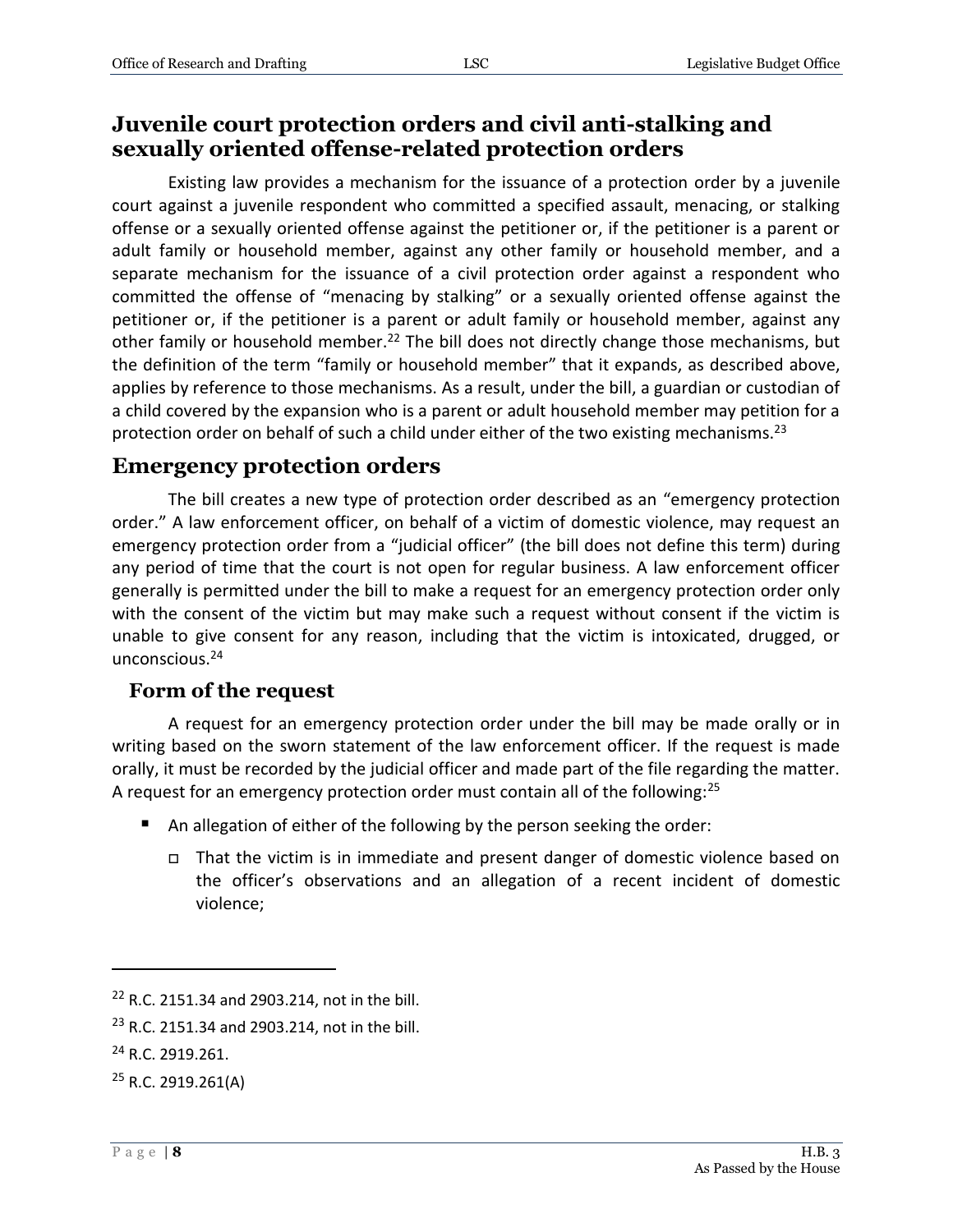- $\Box$  That a child of the victim is in immediate and present danger, based on the officer's observations and an allegation of a recent incident of domestic violence.
- Whether the law enforcement officer making the request is doing so with the consent of the victim or is making the request without the consent of the victim and, if the officer is making it without the consent of the victim, the reason for which the victim is unable to consent.

#### <span id="page-8-0"></span>**Issuance or denial of an emergency protection order**

If the court finds probable cause, based on a request made as described in "**Form of the request**," above, to believe that the victim or child of a victim is in immediate danger based on an allegation of a recent incident of domestic violence, the court must approve the request and issue an emergency protection order. If the request is made without the consent of the victim, in addition to all other information considered in determining whether to find probable cause for that belief, the court must consider the reason for which the victim is unable to give consent as specified in the request. Absent a finding of probable cause, the court must deny the request and may not issue an emergency protection order. The law enforcement officer who made a request for an emergency protection order that was denied is not permitted to make a request for an emergency protection order to a different judge with respect to the same victim based on the same allegation of a recent incident of domestic violence as the incident included in the request that was denied.<sup>26</sup>

#### <span id="page-8-1"></span>**Content of an emergency protection order**

An emergency protection order may contain any of the following terms:<sup>27</sup>

- That the alleged domestic violence offender refrain from abusing, threatening, harassing, stalking, or forcing sexual relations on a protected person;
- That the alleged domestic violence offender refrain from entering or interfering with the residence, school, business, place of employment, child care provider, or child day-care center of a protected person;
- That the alleged domestic violence offender refrain from initiating or having any contact with a protected person or the residence, school, business, place of employment, child care provider, or child day-care center of a protected person (contact, in this instance, includes telephone contact; contact by text message, instant message, voice mail, electronic mail, or social networking media and contact by any other means of communication);
- That the alleged domestic violence offender refrain from being within 500 feet of a protected person.

<sup>&</sup>lt;sup>26</sup> R.C. 2919.261(B).

 $27$  R.C. 2919.261(C) and (F).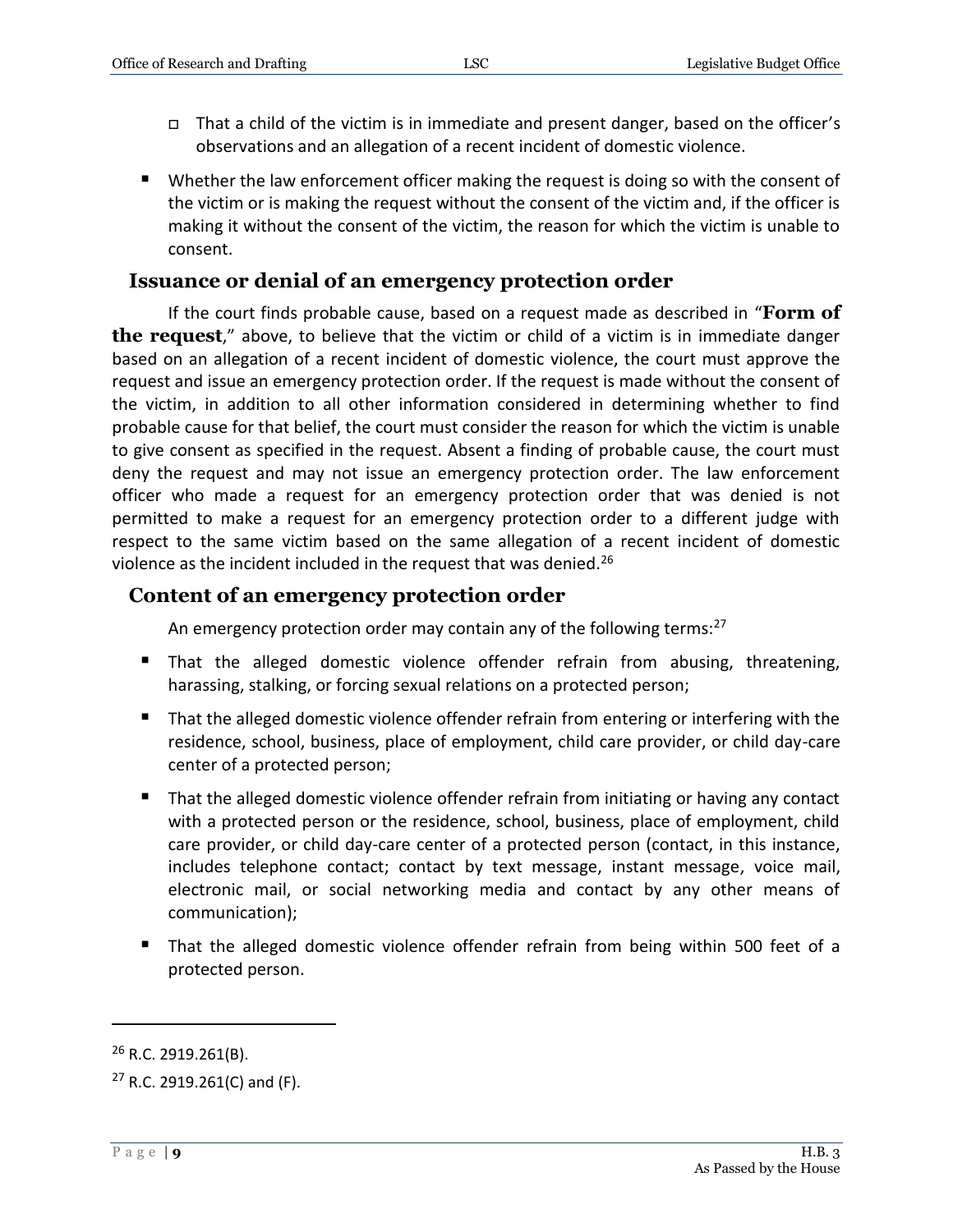#### <span id="page-9-0"></span>**Communicating the terms of the order**

A court that orders an emergency protection order must communicate the terms of the order by reliable electronic means to an officer of the appropriate law enforcement agency. Upon receiving the order, the law enforcement officer must do both of the following: $^{28}$ 

- **Provide a copy of the order to each person protected by the order;**
- **Provide a copy of the order to the alleged domestic violence offender who is subject to** the order or inform the alleged offender of the existence of the protection order.

#### <span id="page-9-1"></span>**Expiration of the order**

An emergency protection order is effective as soon as it is signed by the court and remains in effect until the earliest of the following:<sup>29</sup>

- 96 hours after the order was signed;
- $\blacksquare$  The first day that the court is open for business after the day the order was signed;
- The time at which the court, at the request of the petitioner, terminates the order.

#### <span id="page-9-2"></span>**Advising victims of the availability of emergency protection orders**

When a "peace officer described in R.C. 2935.03(A)" who is authorized to make arrests for a violation of state or local law (see "**Other changes**," below, regarding a change in this reference from "peace officer described in R.C. 2935.03(B)" to "peace officer described in R.C. 2935.03(A)") investigates a report of an alleged incident of the offense of domestic violence or an alleged incident of the offense of violating a protection order, the bill requires that the peace officer advise the victim of the availability of an emergency protection order. Currently, retained by the bill, the peace officer must advise the victim of the availability of a civil domestic violence protection order or a temporary protection order that might be available if specified criminal charges are filed.<sup>30</sup>

#### <span id="page-9-3"></span>**Violating the order**

The bill includes a violation of an emergency protection order within the prohibition under the crime of "violating a protection order." Under the prohibition, as expanded, a person is prohibited from recklessly violating the terms of an emergency protection order, or the terms of any of the existing protection orders currently listed under the prohibition. The existing penalty for the offense, which is a first degree misdemeanor, a fifth degree felony, or a third degree felony, depending on the circumstances present, applies to a violation of the prohibition involving an emergency protection order. $31$ 

<sup>28</sup> R.C. 2919.261(D).

<sup>29</sup> R.C. 2919.261(E).

<sup>30</sup> R.C. 2935.032(C)(2).

<sup>31</sup> R.C. 2919.27.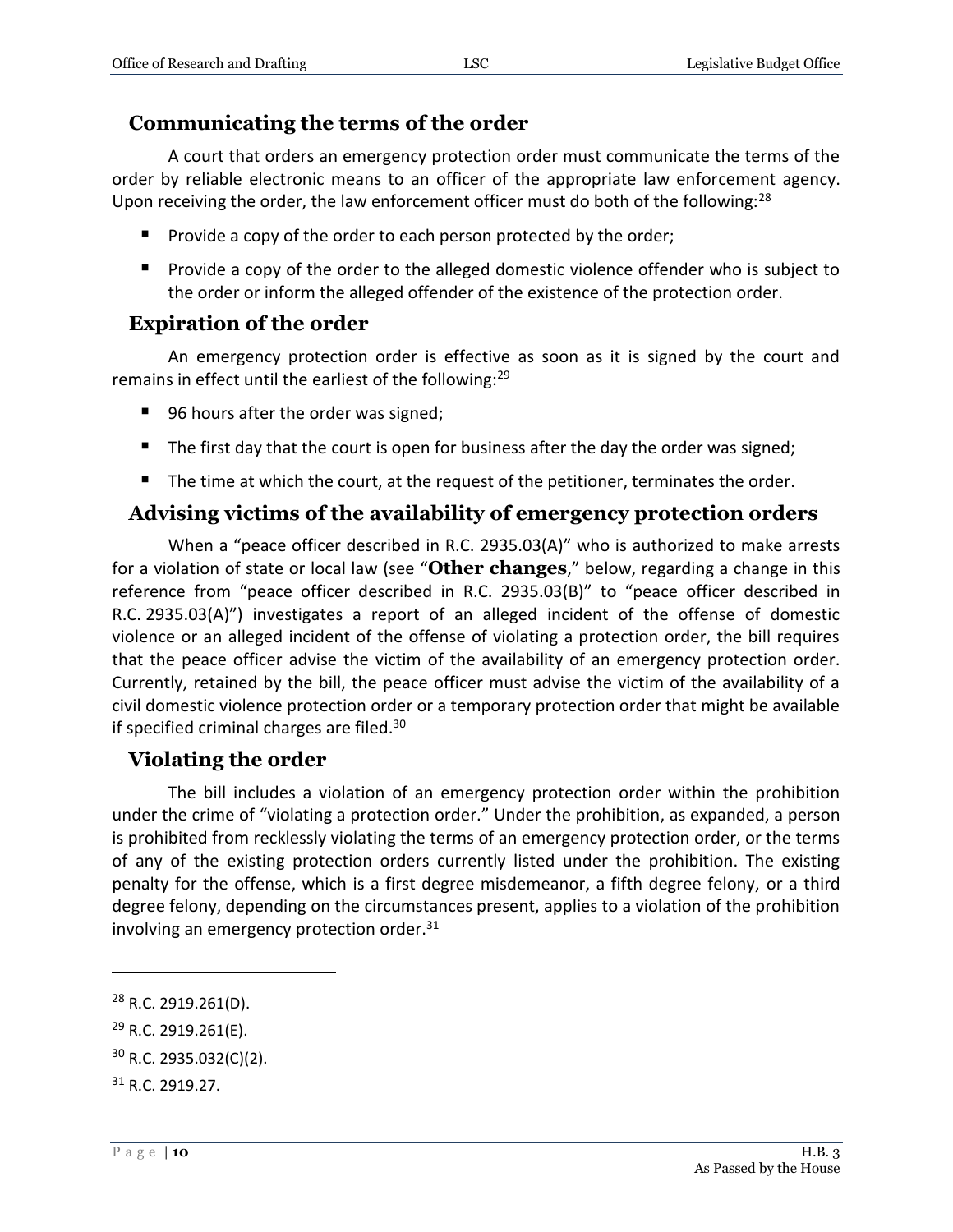# <span id="page-10-0"></span>**Procedures for high risk domestic violence victims**

Under the bill, within 90 days after the bill's effective date, the chief law enforcement officer of each agency, instrumentality, or political subdivision that is served by any "peace officer described in R.C. 2935.03(A)" who has arrest authority for violations of state or local law (see "**Other changes**," below, regarding this reference to "peace officer described in R.C. 2935.03(A)") must identify local and regional domestic violence advocacy services to which individuals experiencing domestic violence or violation of a protection order and determined to be high risk may be referred.<sup>32</sup> The bill requires each law enforcement agency, instrumentality, or political subdivision that is served by any such peace officer to adopt written policies, written procedures implementing the policies, and any other necessary written procedures for the peace officers who serve the agency, instrumentality, or political subdivision to follow in screening alleged incidents of the offense of domestic violence and alleged incidents of the offense of violating a protection order for referral to local or regional domestic violence advocacy services. The policies and procedures must include all of the following: $33$ 

- A requirement that peace officers who serve the agency, instrumentality, or political subdivision automatically refer any case of domestic violence that involves an allegation of strangulation to local or regional domestic violence advocacy services and provide the victim with the following warning:
	- "I have a duty to warn you that strangulation is serious and can cause internal injuries, brain damage, and delayed health consequences such as strokes, thyroid issues, miscarriage, and death. Research shows that if you are strangled one time, you are more likely to be killed by your partner. I strongly encourage you to seek immediate medical attention at an emergency department and to ask for support from an advocate";
- A lethality assessment screening tool, selected by the agency, instrumentality, or political subdivision from those qualified by the Attorney General (AG) under the provisions described in "**Domestic violence training**," below, to be used by peace officers to screen victims of alleged incidents of domestic violence and alleged incidents of violating a protection order for referral to local or regional domestic violence advocacy services (as used in this provision, "lethality assessment screening tool" means such a tool included in the list of validated and evidence-based lethality assessment screening tools by the AG under the provisions described in "**Domestic violence training**," below);
- Procedures for connecting high risk victims to domestic violence advocacy programs, community and faith-based programs, nonprofit mental health programs, and other programs that may be able to assist high risk victims;

<sup>32</sup> R.C. 2935.033(B).

<sup>33</sup> R.C. 2935.033(A) and (C).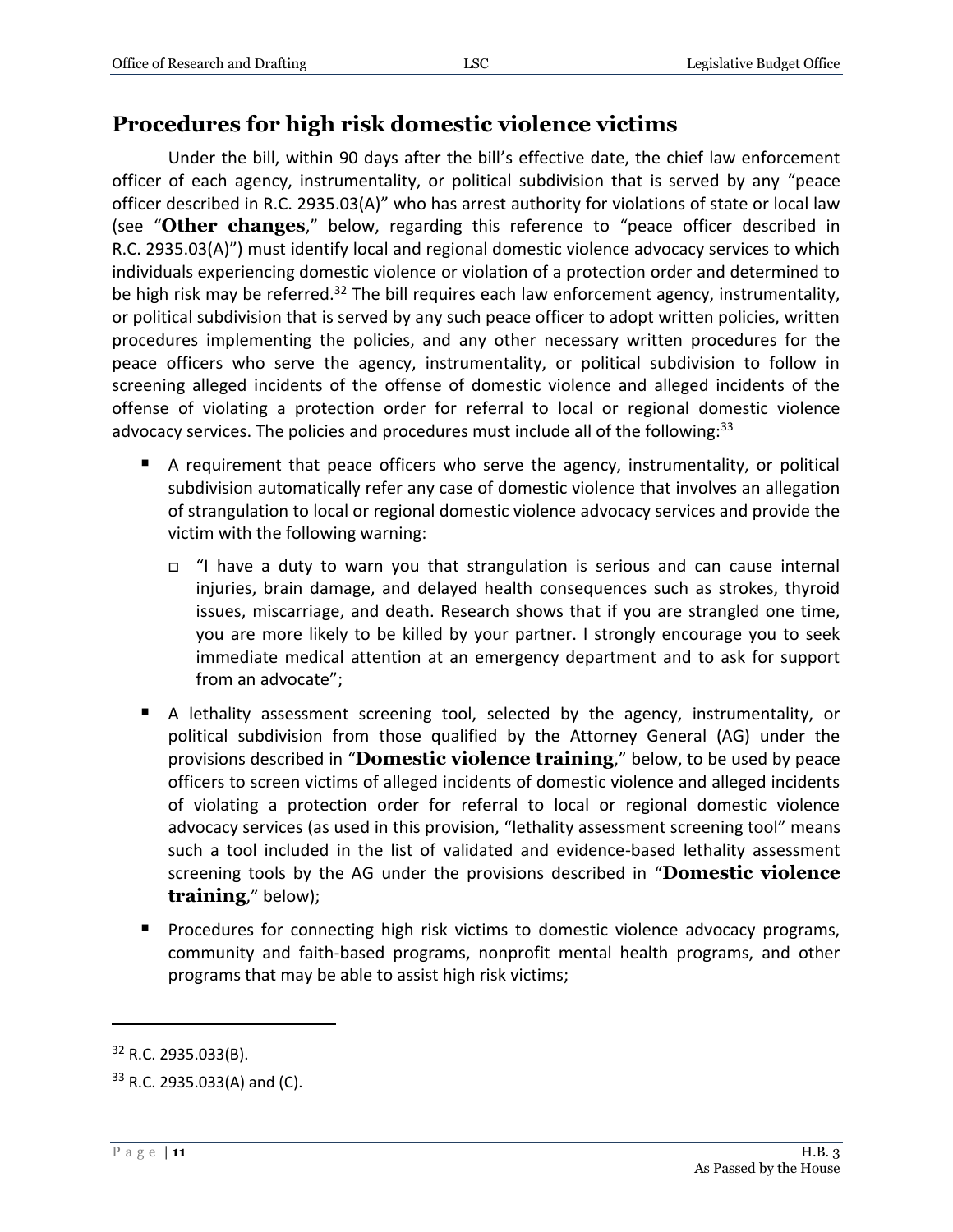**Procedures for local or regional domestic violence advocacy services to consult with** prosecutors on charges and negotiated plea agreements in cases referred to the services.

# <span id="page-11-0"></span>**Domestic violence law enforcement training**

#### <span id="page-11-1"></span>**Biennial professional training**

Currently, the AG, with the advice of the Ohio Peace Officer Training Commission (OPOTC), is required to adopt rules, in accordance with the Administrative Procedure Act,  $34$  that set forth minimum standards for continuing professional training for peace officers and troopers and governing the administration of such programs for peace officers and troopers. The rules must include several mandatory authorizations and prohibitions. The bill adds a provision requiring that the rules, in addition to the currently required content, also must do or include the following:<sup>35</sup>

- Require every peace officer and trooper who handles complaints of domestic violence to complete biennial professional training on both of the following (related to this requirement, the bill specifies that it is an exception to an existing provision that specifies that continuing training is not required if reimbursement funding is not available):
	- Intervention techniques in domestic violence cases and the use of an evidencebased lethality assessment screening tool to determine the level of risk to a victim of domestic violence;
	- The referral of high risk victims to local or regional domestic violence advocacy services.
- Allow OPOTC to pay for the training described above using federal funds made available to the state or localities pursuant to a program of the United States Department of Justice or using funds appropriated by the General Assembly or allocated for that purpose by the AG. To assist with the bill's costs to the OPOTC, the bill also increases, in the Attorney General's operating budget, the amount appropriated from the Ohio Peace Officer Training Academy Fee Fund to Police Officers' Training Academy Fee line, by \$150,000 in FY 2020. 36

#### <span id="page-11-2"></span>**Local law enforcement policies**

Under existing law, each agency, instrumentality, or political subdivision that is served by any "peace officer described in R.C. 2935.03(B)" who is authorized to make arrests for a violation of state or local law must adopt written policies, written procedures implementing the

<sup>&</sup>lt;sup>34</sup> R.C. Chapter 119, not in the bill.

 $35$  R.C. 109.803(B)(4) and (5); also (A)(1).

<sup>36</sup> Sections 7 and 8.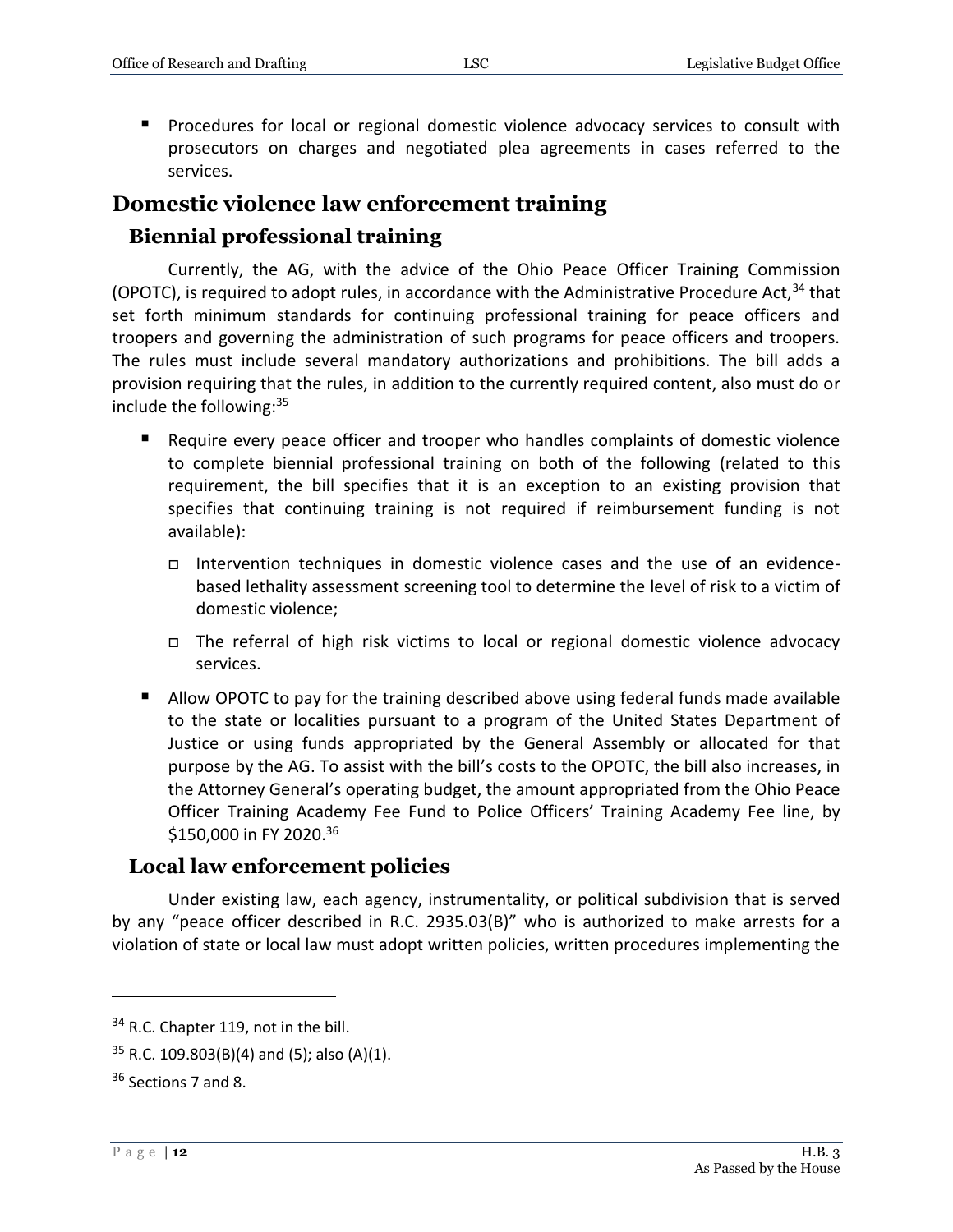policies, and other written procedures for the appropriate response to each report of an alleged incident of the offense of domestic violence or the offense of violating a protection order. Each policy must include specified types of provisions, including provisions requiring peace officers who serve the entity to engage in specified types of conduct. The bill changes the peace officer reference to any "peace officer described in R.C. 2935.03(A)" (see "**Other changes**," below, regarding the change in this reference) and expands the specified types of peace officer conduct that must be required in each policy to also require two additional types of conduct. First, the policy must require that peace officers screen a victim of the offense of domestic violence or the offense of violating a protection order using an evidence-based lethality assessment screening tool adopted under the provisions described above in "**Procedures for high risk domestic violence victims**" to determine if the case should be referred to local or regional domestic violence advocacy services as required under those provisions. Second, the policy must require that a peace officer who conducts an evidence-based lethality assessment screening submit the results of any screening to the court and prosecuting attorney having jurisdiction over any criminal complaint filed in connection with the offense when the investigative file, police report, and other information in that case is sent to the court and the prosecutor.<sup>37</sup>

# <span id="page-12-0"></span>**Domestic violence training**

Currently, the AG is required to adopt rules in accordance with the Administrative Procedure Act that govern the training of peace officers in the handling of the offense of domestic violence, other types of domestic violence-related offenses and incidents, and domestic violence civil protection orders and temporary protection orders. The rules must include specified types of provisions, including specified training related to those matters that is required to complete peace officer basic training. The bill expands the required content of the rules to require that the AG also include both of the following in the rules: $38$ 

- A requirement that the required basic training for peace officers include, in addition to the currently mandated training, training in using an evidence-based lethality assessment screening tool to determine the level of risk to a victim of domestic violence and to refer high risk victims to local or regional domestic violence advocacy services, as required under the provisions described above in "**Procedures for high risk domestic violence victims**";
- A list of validated and evidence-based lethality assessment screening tools that constitute "qualified lethality assessment screening tools," including all of the following:
	- The domestic violence lethality screen for first responders developed by the Maryland Network Against Domestic Violence;

 $37$  R.C. 2935.032(A)(2)(e) and (f).

 $38$  R.C. 109.744(B)(4) and (C).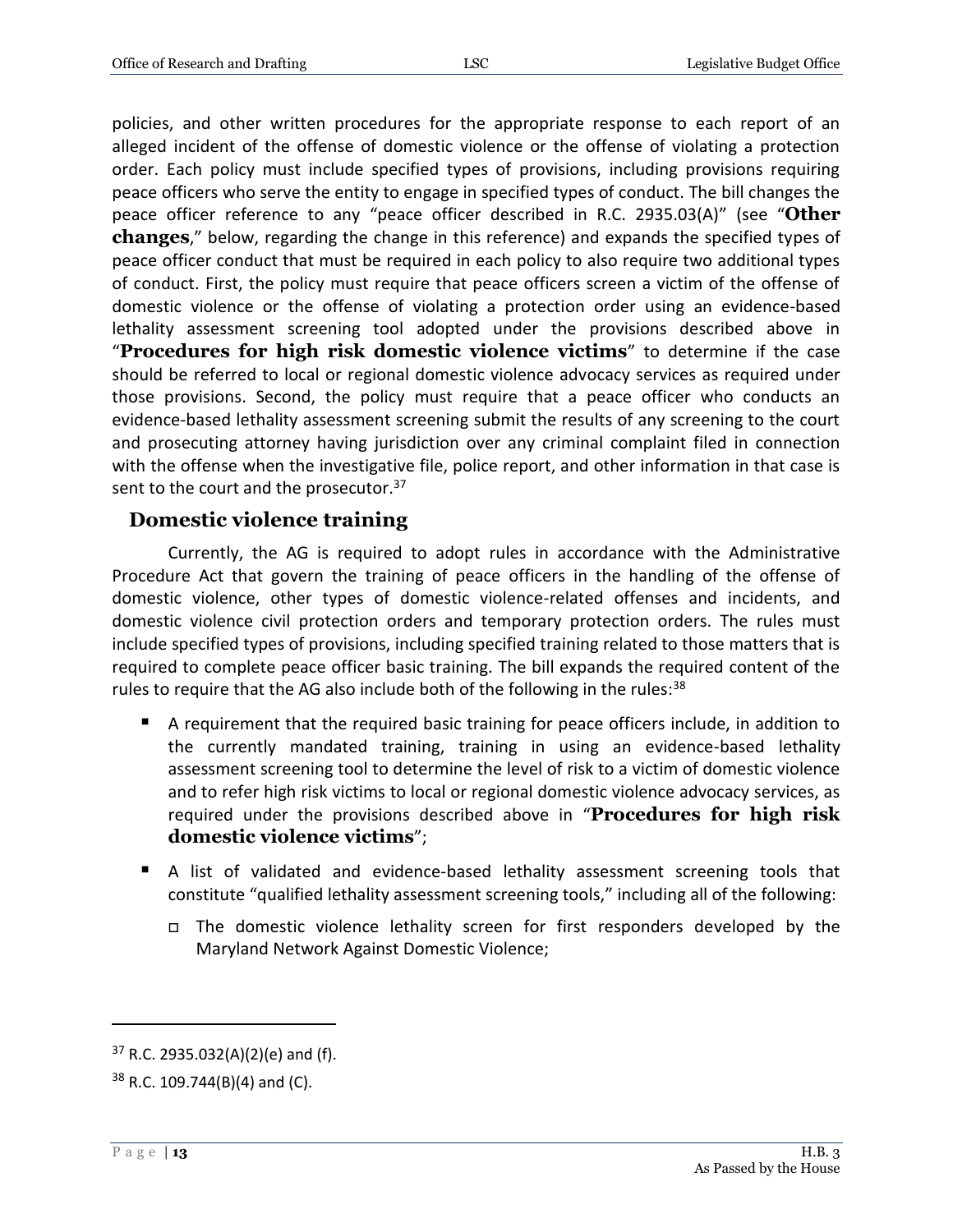- The danger assessment for law enforcement tool developed by the Jeanne Geiger Crisis Center;
- □ Any other lethality assessment screening tool endorsed by the United States Department of Justice and found to meet criteria established by the AG.

# <span id="page-13-0"></span>**Peace officer civil immunity**

#### <span id="page-13-1"></span>**Expansion to include Court of Claims actions**

The bill expands existing civil immunity related to domestic violence arrests and seizures by "peace officers described in R.C. 2935.03(A)" so that it also applies to create immunity for the officers related to civil actions against a state officer or employee under the Court of Claims Law. Current law provides an immunity from civil liability for "peace officers described in R.C. 2935.03(A)" who make an arrest in specified circumstances or who seize a deadly weapon in specified circumstances to the extent described in and in accordance with specified laws regarding officers and employees of the state or persons acting under a specified type of contract with the state, $39$  and regarding political subdivision employees<sup>40</sup> (currently, there are 20 categories of peace officers described in R.C. 2935.03(A), including sheriffs, municipal police officers, Department of Natural Resources peace officers, port authority special police officers, the House of Representatives Sergeant at Arms, etc.<sup>41</sup>). The arrests and seizures with respect to which the immunity applies are: (1) an officer's arrest and detention of a person for the offense of "domestic violence" or the offense of "violating a protection order," in accordance with law authorizing a peace officer to make such an arrest based on the officer's reasonable grounds to believe that the offense has been committed and reasonable cause to believe that the person arrested is guilty of committing the offense, and (2) an officer's seizure of a deadly weapon in response to a report of an alleged incident of the offense of "domestic violence" or the offense of "violating a protection order" when the circumstances of the incident involved the use or threatened use of a deadly weapon or a person involved in the incident brandished a deadly weapon.

Under the bill, "peace officers described in R.C. 2935.03(A)" who are sued in the Court of Claims also will have immunity in the specified circumstances under the Court of Claims Law. $42$ 

#### <span id="page-13-2"></span>**Expansion to include coverage of State Highway Patrol**

The existing civil immunity provisions described above, expanded by the bill as described above, currently apply to "peace officers described in R.C. 2935.03(A)." Under

 $39$  R.C. 9.86, not in the bill.

<sup>40</sup> R.C. 2744.03, not in the bill.

 $41$  R.C. 2935.03(A)(1) to (4).

<sup>42</sup> R.C. 2935.03(B)(3) and (4).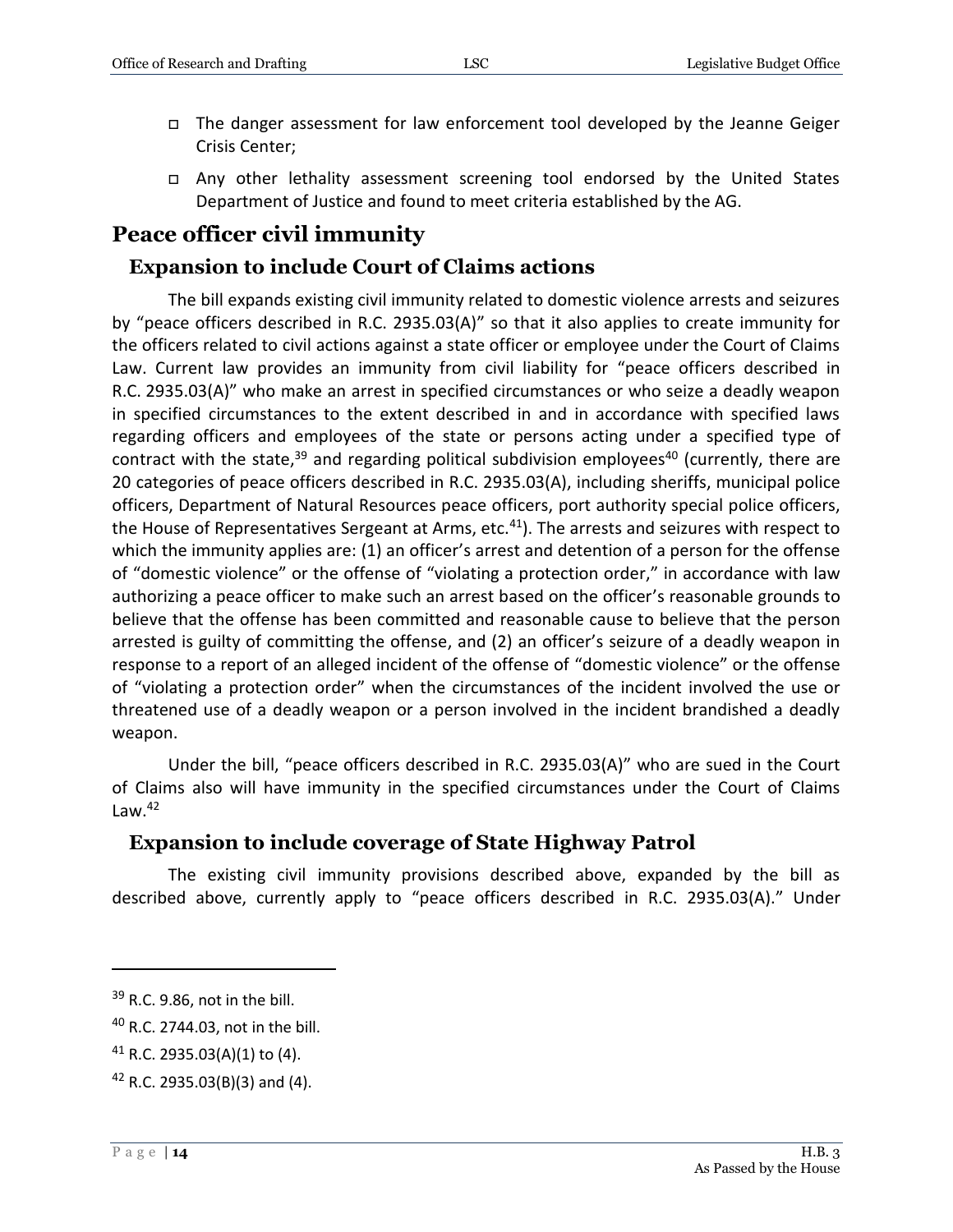current law, unchanged by the bill, $43$  the Superintendent and Troopers of the Ohio State Highway Patrol (OSHP officers) are "peace officers" for purposes of R.C. Chapter 2935, but they are not among the list of "peace officers described in R.C. 2935.03(A)." As described below in "**State Highway Patrol arrest authority**," the bill includes OSHP officers within the list of "peace officers described in R.C. 2935.03(A)." As a result, it appears that the immunities in the provisions described above will apply with respect to OSHP officers in the specified circumstances, in addition to applying to all the other peace officers currently "described in R.C. 2935.03(A)."

# <span id="page-14-0"></span>**Domestic Violence Prosecution Study Committee**

The bill creates the Domestic Violence Prosecution Study Committee to examine policies to protect victims of domestic violence throughout the judicial process, including an investigation into the prevalence of dropped or amended domestic violence charges, and the cases in which a charge of domestic violence was dropped and the victim of domestic violence later became the victim of a homicide.<sup>44</sup>

#### <span id="page-14-1"></span>**Membership**

The Study Committee will consist of five members appointed by the Speaker of the House of Representatives and five members appointed by the Minority Leader of the House of Representatives, for a total of ten members. Both the Speaker and Minority Leader must include all of the following in the five members they appoint:<sup>45</sup>

- One member who is a domestic violence survivor;
- One member who is a domestic violence advocate;
- One member who is a prosecutor who handles domestic violence cases;
- **•** One member who is a member of the judiciary with experience handling domestic violence cases;
- One member who is a member of the House of Representatives.

#### <span id="page-14-2"></span>**Timing**

The Speaker and Minority Leader must make appointments to the Study Committee as soon as practicable after the bill's effective date and the Study Committee must produce a report of its findings not later than one year after the bill's effective date. The Study Committee must submit that report to the Governor, the President of the Senate, the Speaker of the House

<sup>43</sup> R.C. 2935.01, not in the bill.

 $44$  Section 6(A) and (B).

<sup>&</sup>lt;sup>45</sup> Section 6(A).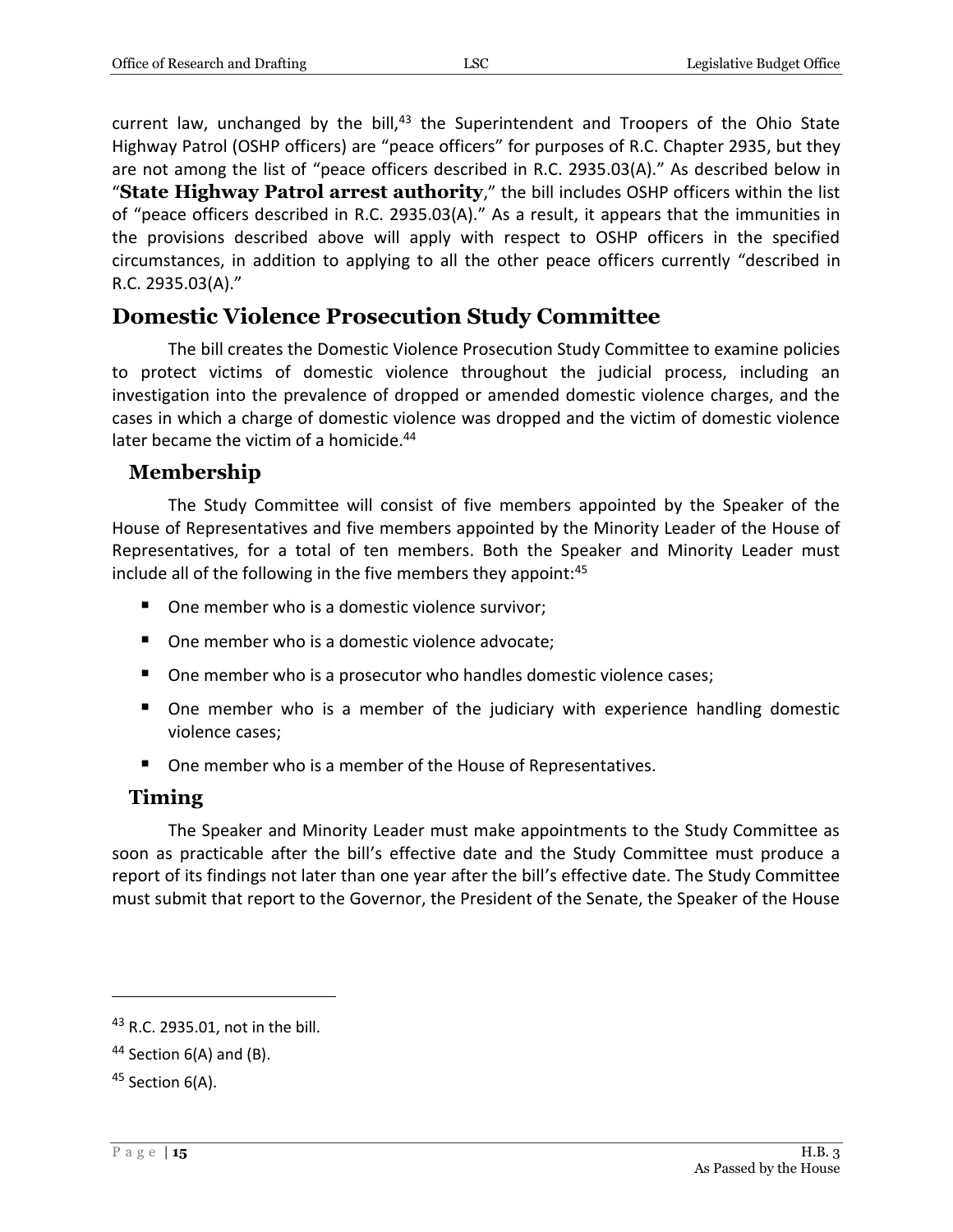of Representatives, the Minority Leader of the Senate, and the Minority Leader of the House of Representatives. Upon submission of the report, the Study Committee ceases to exist.<sup>46</sup>

# <span id="page-15-0"></span>**Prosecution conduct**

The bill states that the General Assembly, in enacting the bill, encourages prosecuting attorneys, in cases related to an incident of domestic violence, to consider the totality of the circumstances, to review all of the evidence in the case, and to resist seeking voluntary dismissal or an entry of *nolle prosequi* based solely on the victim's wishes, unless justice demands otherwise.<sup>47</sup>

#### <span id="page-15-1"></span>**Evidence rules**

In the bill, the General Assembly respectfully requests the Supreme Court to review the Ohio Rules of Evidence to consider how the Rules may better aid victims of domestic violence without diminishing the fundamental fairness to alleged perpetrators of domestic violence.<sup>48</sup>

# <span id="page-15-2"></span>**State Highway Patrol arrest authority**

The bill enacts a provision that specifies that OSHP officers are to arrest and detain, until a warrant can be obtained, a person found violating state law, within the limits of the officer's territorial jurisdiction.<sup>49</sup> Note that the bill's provision parallels "on-sight" arrest authority specified in existing law for 20 categories of peace officers (e.g., sheriffs, municipal police officers, Department of Natural Resources peace officers, port authority special police officers, the House of Representatives Sergeant at Arms, etc.) who are authorized to arrest persons they find within their territorial jurisdiction committing a crime.<sup>50</sup>

The "territorial jurisdiction" of the OSHP and its officers, expressed in current statutes that grant them law enforcement authority, generally is on roads and highways; on state property and in state institutions; and in areas of riot, civil disorder, or insurrection when requested by local authorities and ordered to serve there by the Governor.<sup>51</sup> Under the current law enforcement and arrest authority of OSHP officers, they:<sup>52</sup> (1) are vested with the authority of peace officers for the purpose of enforcing the state laws that it is the duty of the OSHP to enforce and may arrest, without warrant, any person who, in the presence of the OSHP officer, is engaged in the violation of any such laws, (2) have certain powers and duties related to traffic and vehicle laws, (3) have certain powers and duties, including express arrest authority, related

 $46$  Section 6(C).

<sup>47</sup> Section 3.

<sup>48</sup> Section 4.

<sup>&</sup>lt;sup>49</sup> R.C. 2935.03(A)(5).

 $50$  R.C. 2935.03(A)(1) to (4).

<sup>51</sup> R.C. 5503.01 and 5503.02, not in the bill.

<sup>52</sup> R.C. 4506.06, 4513.39, 5503.01, 5503.02, 5503.07, and 5503.31, not in the bill.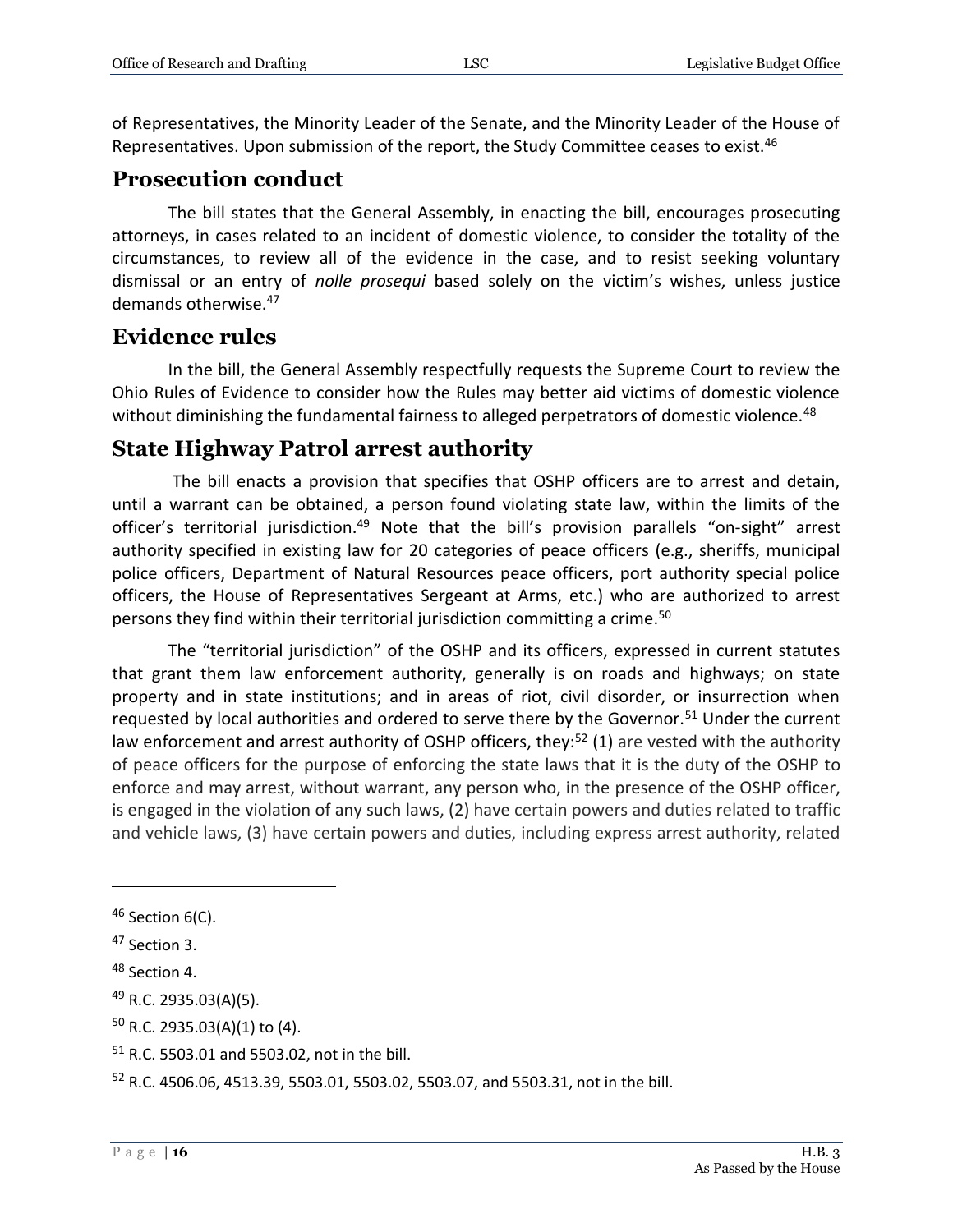to damaging roadways or specified road-related property, (4) have certain duties regarding motor vehicle accidents in specified circumstances and have express authority to arrest a person suspected of committing a felony who is in a vehicle on a state highway, (5) have enforcement authority regarding crimes on state property and in specified circumstances have express arrest authority regarding crimes committed on state property, (6) have certain powers and duties, in specified circumstances, related to the enforcement of laws within areas threatened by riot, civil disorder, or insurrection, and express authority to arrest criminal offenders found within such areas, (7) have the authority to provide emergency assistance to other law enforcement officers in specified circumstances and, when so assisting, have the same authority as the officers being assisted, (8) in specified circumstances, are to provide security for certain officials and have express arrest powers to apprehend persons who, in violation of law, endanger or threaten the security of a person being protected, and (9) have authority to arrest a person who, in the officer's presence, is violating the Commercial Drivers' License Law, to arrest a person for a violation of a traffic law of a specified nature committed on a state highway, to arrest a misdemeanant found violating a law in a rest area or roadside park within a state highway or interstate, and to arrest on a turnpike project in the same manner as on other state properties.

#### <span id="page-16-0"></span>**Other changes**

The bill changes several references to "peace officers described in R.C. 2935.03(B)(1)" to a reference to "peace officers described in R.C. 2935.03(A),"<sup>53</sup> and relocates current R.C. 2935.033 to new R.C. 2935.034, without substantive change. $54$ 

Regarding the first change, currently, there are 20 categories of peace officers described in R.C. 2935.03(A), including sheriffs, municipal police officers, Department of Natural Resources peace officers, port authority special police officers, the House of Representatives Sergeant at Arms, etc.<sup>55</sup> As described above in "State Highway Patrol arrest **authority**," the bill includes OSHP officers within the list of "peace officers described in R.C. 2935.03(A)." Currently, unchanged by the bill, R.C. 2935.03(B) specifies that when any of a list of designated offenses has been committed within the limits of the political subdivision, metropolitan housing authority housing project, regional transit authority facilities or enforcement areas, college, university, veterans' home, port authority, or municipal airport or other municipal air navigation facility, in which the peace officer is appointed, employed, or elected or within the limits of the territorial jurisdiction of the peace officer, a "peace officer described in R.C. 2935.03(A)" may arrest and detain until a warrant can be obtained any person who the peace officer has reasonable cause to believe is guilty of the violation. Thus, it appears that not all peace officers described in R.C. 2935.03(A) are also included as peace officers described in R.C. 2935.03(B).

<sup>53</sup> R.C. 2935.032(A), (B)(1), (B)(2), and (C); the bill also uses this reference in R.C 2935.033.

<sup>54</sup> R.C. 2935.034.

 $55$  R.C. 2935.03(A)(1) to (4).